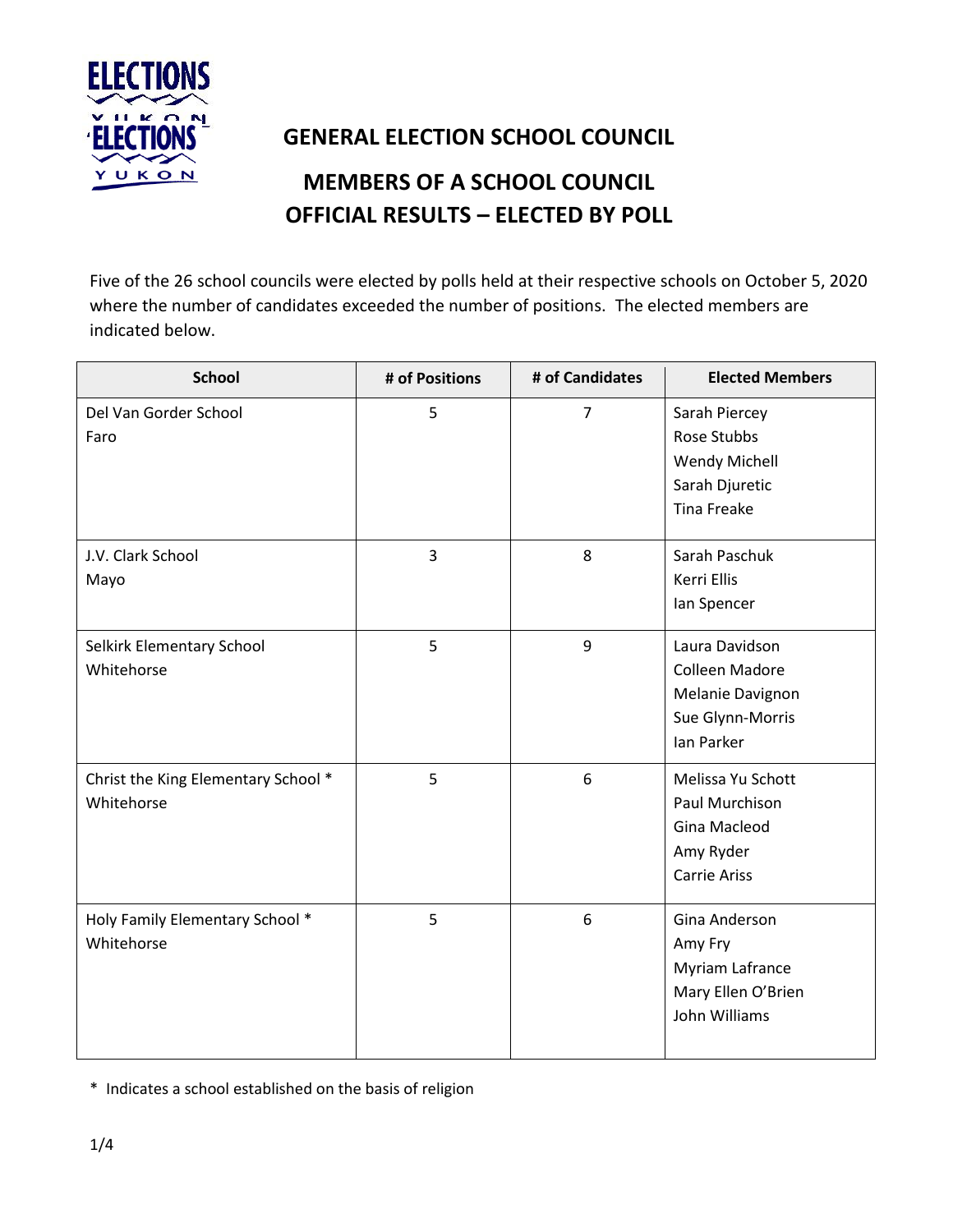

**GENERAL ELECTION SCHOOL COUNCIL**

## **MEMBERS OF A SCHOOL COUNCIL OFFICIAL RESULTS - ELECTED BY ACCLAMATION**

Twenty-one of the 26 school councils were elected by acclamation after the close of nominations where the number of candidates did not exceed the number of positions. The elected members are indicated below.

| <b>School</b>                      | # Positions    | # Nominations  | <b>Elected Members</b>                                                                                                                   |
|------------------------------------|----------------|----------------|------------------------------------------------------------------------------------------------------------------------------------------|
| F.H. Collins Secondary School      | $\overline{7}$ | $\overline{7}$ | Russell Knutson<br><b>Heather Milford</b><br>Bryna Cable<br><b>Kelly Milner</b><br>Karen Clyde<br><b>Mike Etches</b><br>Sandra Henderson |
| <b>Tantalus School</b>             | 3              | $\overline{2}$ | Sandra Combs<br>Justin Lachance                                                                                                          |
| St. Elias Community School         | 3              | $\overline{3}$ | Cassandra Wheeler<br>Amy McKinnon<br>Marsha Sparvier                                                                                     |
| Whitehorse Elementary School       | $\overline{7}$ | 5              | <b>Thane Phillips</b><br>Carly Carruthers<br>Sarah Gallina<br>Vanessa Thorson<br>Laura Lang                                              |
| Vanier Catholic Secondary School * | 5              | 5              | Truska Gorrell<br>lan Davis<br>Cynthia Lyslo<br><b>Sue Ross</b><br>Maureen Johnstone                                                     |
| Ghùch Tlâ Community School         | 5              | 4              | Sheena Johns<br><b>Courtney Sewell-Grant</b><br>Ruby E. Simons<br><b>Heike Graf</b>                                                      |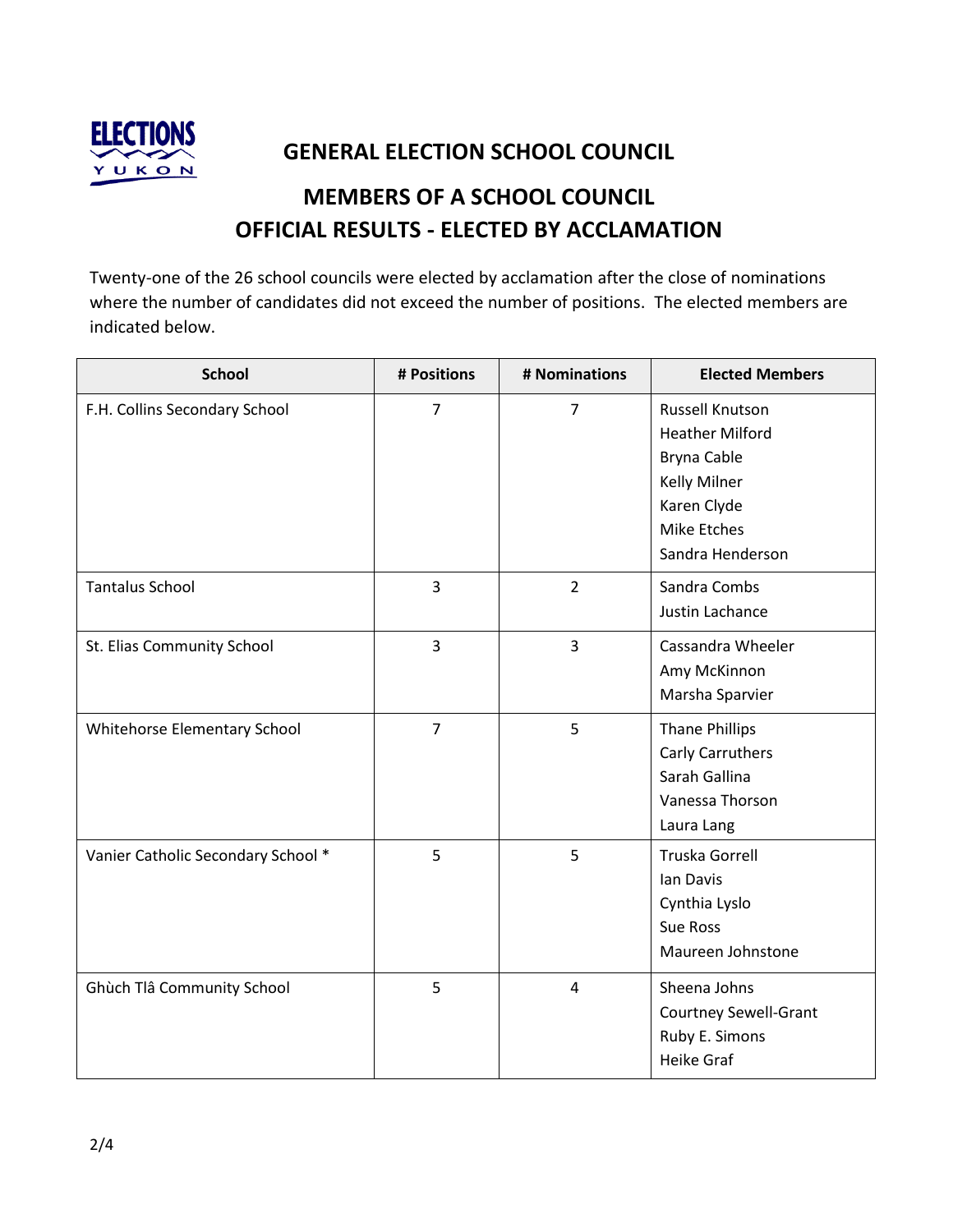| <b>Watson Lake Schools</b>          | $\overline{7}$ | $\overline{2}$ | <b>Richard Durocher</b><br><b>Tara McIntyre</b>                                                                               |
|-------------------------------------|----------------|----------------|-------------------------------------------------------------------------------------------------------------------------------|
| <b>Grey Mountain Primary School</b> | 5              | 3              | Joanne Heyes<br><b>Tim Kucharuk</b><br>Erin Johnston                                                                          |
| Khàtinas.axh Community School       | 3              | $\overline{3}$ | Jennifer Clark<br>Jari Smarch<br>Ashley Hassard                                                                               |
| Chief Zzeh Gittlit School           | 5              | $\overline{3}$ | David Frost<br>Stanley Njootli JR<br>Kathy Charlie                                                                            |
| Robert Service School               | 6              | 6              | Suzanne Crocker<br>Tanja Westland<br>Andria Oppen<br>Lisa Favron<br><b>Brent McDonald</b><br>Rhea Lewthwaite                  |
| Ross River School                   | 5              | 5              | Jason Chapman<br>Dorothy Smith<br>Verna Nukon<br>Orla David Petersen<br>Dylan Loblaw                                          |
| Takhini Elementary School           | 5              | $\overline{3}$ | Jeff Moore<br>Logan Freese<br>Craig Charlton                                                                                  |
| Eliza Van Bibber School             | 3              | 3              | Lori Sims<br>Lauren McGinty<br>MacKenzie Boyden                                                                               |
| Nelnah Bessie John School           | $\overline{3}$ | $\overline{2}$ | Quanah VanderMeer<br>Gabrielle Plamondon                                                                                      |
| Porter Creek Secondary School       | $\overline{7}$ | $\overline{7}$ | Misty Ticiniski<br>Jennifer Kozmen<br>Deanna McLeod<br>Sheri Graham<br>Dale Cheeseman<br>Angela Drainville<br>Andrew Robulack |